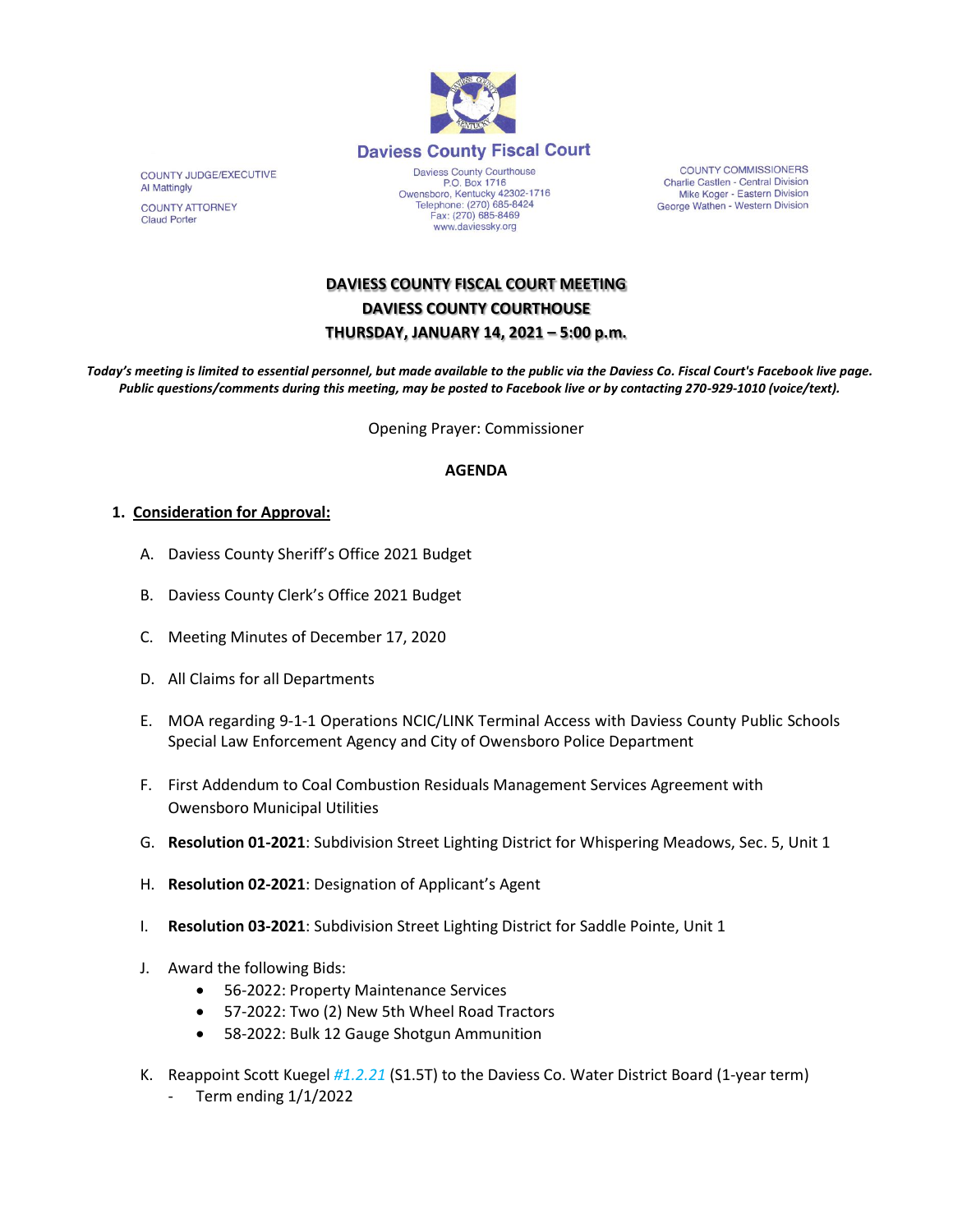L. Appoint Amy Lilly *#12.6.20* (Sim Davenport S1T) to the Green River Area Council on Aging - Term: 12/31/2020 – 12/31/2023

## **2. Consideration for Discussion:**

- A. Other business to be brought before the Daviess County Fiscal Court
- B. Public Comments
- C. Comments by Daviess County Fiscal Court

## **3. Adjournment**